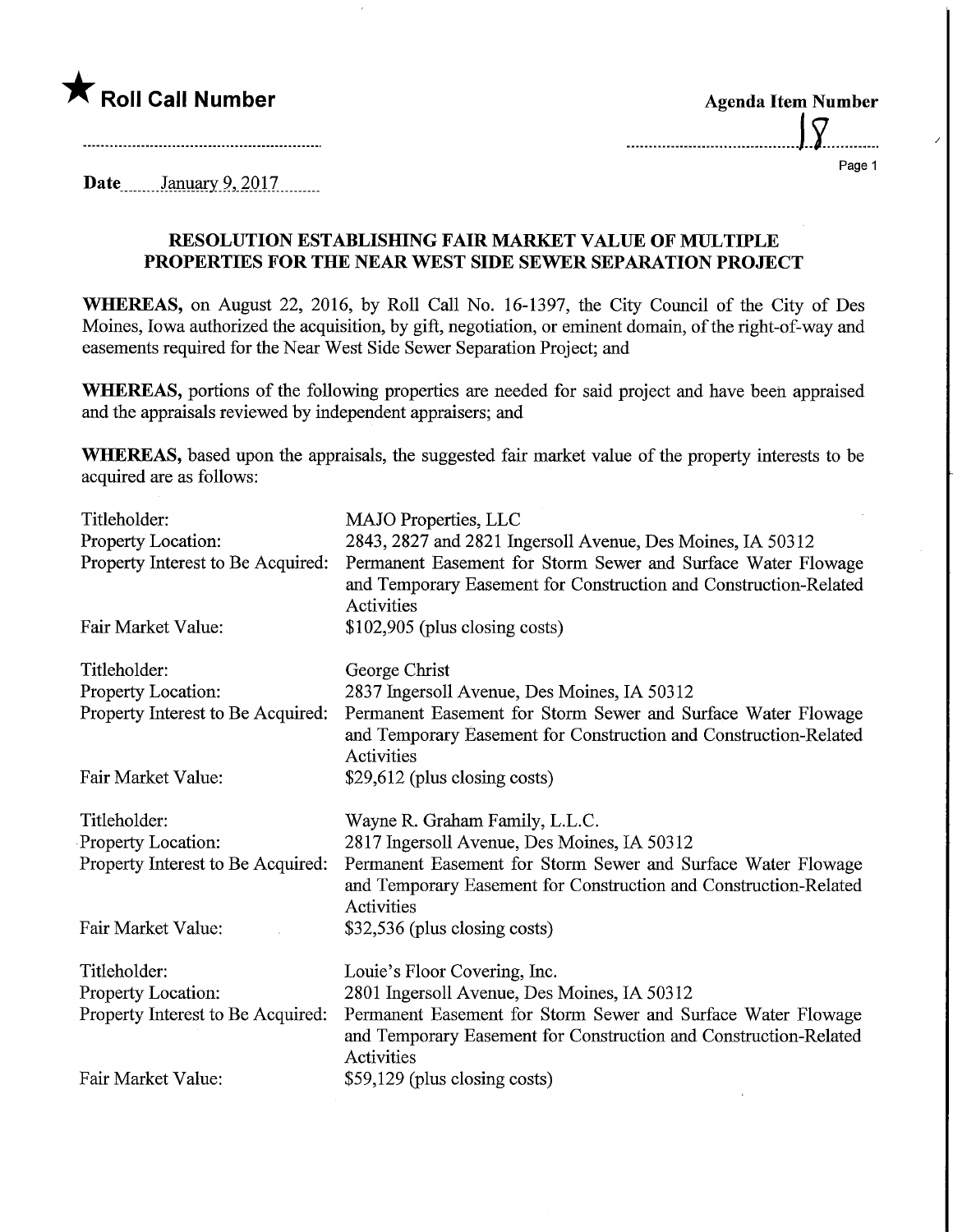## $\bigstar$  Roll Call Number

Agenda Item Number

Page 2

Date January 9, 2017

| Titleholder:                      | Thomas L. Drew                                                                                                                                 |
|-----------------------------------|------------------------------------------------------------------------------------------------------------------------------------------------|
| <b>Property Location:</b>         | 554 28th Street, Des Moines, IA 50312                                                                                                          |
| Property Interest to Be Acquired: | Permanent Easement for Storm Sewer and Surface Water Flowage<br>and Temporary Easement for Construction and Construction-Related<br>Activities |
| Fair Market Value:                | \$13,400 (plus closing costs)                                                                                                                  |
| Titleholder:                      | National Retail Properties, LP of Iowa                                                                                                         |
| <b>Property Location:</b>         | 2525 Ingersoll Avenue, Des Moines, IA 50312                                                                                                    |
| Property Interest to Be Acquired: | Permanent Easement for Storm Sewer and Surface Water Flowage<br>and Temporary Easement for Construction and Construction-Related<br>Activities |
| Fair Market Value:                | \$37,898 (plus closing costs)                                                                                                                  |
| Titleholder:                      | SK, Inc.                                                                                                                                       |
| Property Location:                | 2701 and 2625 Ingersoll Avenue and District/Parcel                                                                                             |
|                                   | 030/06246-003-000, Des Moines, IA 50312                                                                                                        |
| Property Interest to Be Acquired: | Temporary Easement for Construction and Construction-Related<br>Activities                                                                     |
| Fair Market Value:                | \$14,985 (plus closing costs)                                                                                                                  |

## NOW, THEREFORE, BE IT RESOLVED by the City Council of the City of Des Moines, Iowa:

- 1. That the valuations listed and identified above as "Suggested Fair Market Value" are hereby established as the fair market values of the property interests listed herein.
- 2. That the Real Estate Division of the Engineering Department is authorized and directed to acquire said property interests through gift, negotiation or condemnation based upon the approved fair market values listed above.
- 3. That the property interests will be acquired in accordance with the guidelines of 49 CFR Part 24 of the Uniform Relocation and Real Property Acquisition Act, as revised, and that relocation is hereby authorized.
- 4. If the property owner agrees to convey said property interests to the City in an amount based on the established fair market value, including an approved administrative settlement, or if a condemnation award is based on the established fair market value or falls within an approved settlement amount, the Finance Director is authorized and directed to issue checks in the amounts necessary to carry out these transactions and to pay any unforeseen additional costs certified by the Legal Department and the Engineering Department; the Real Estate Division Manager is authorized and directed to complete these transactions in accordance with standard real estate practices and state law requirements.